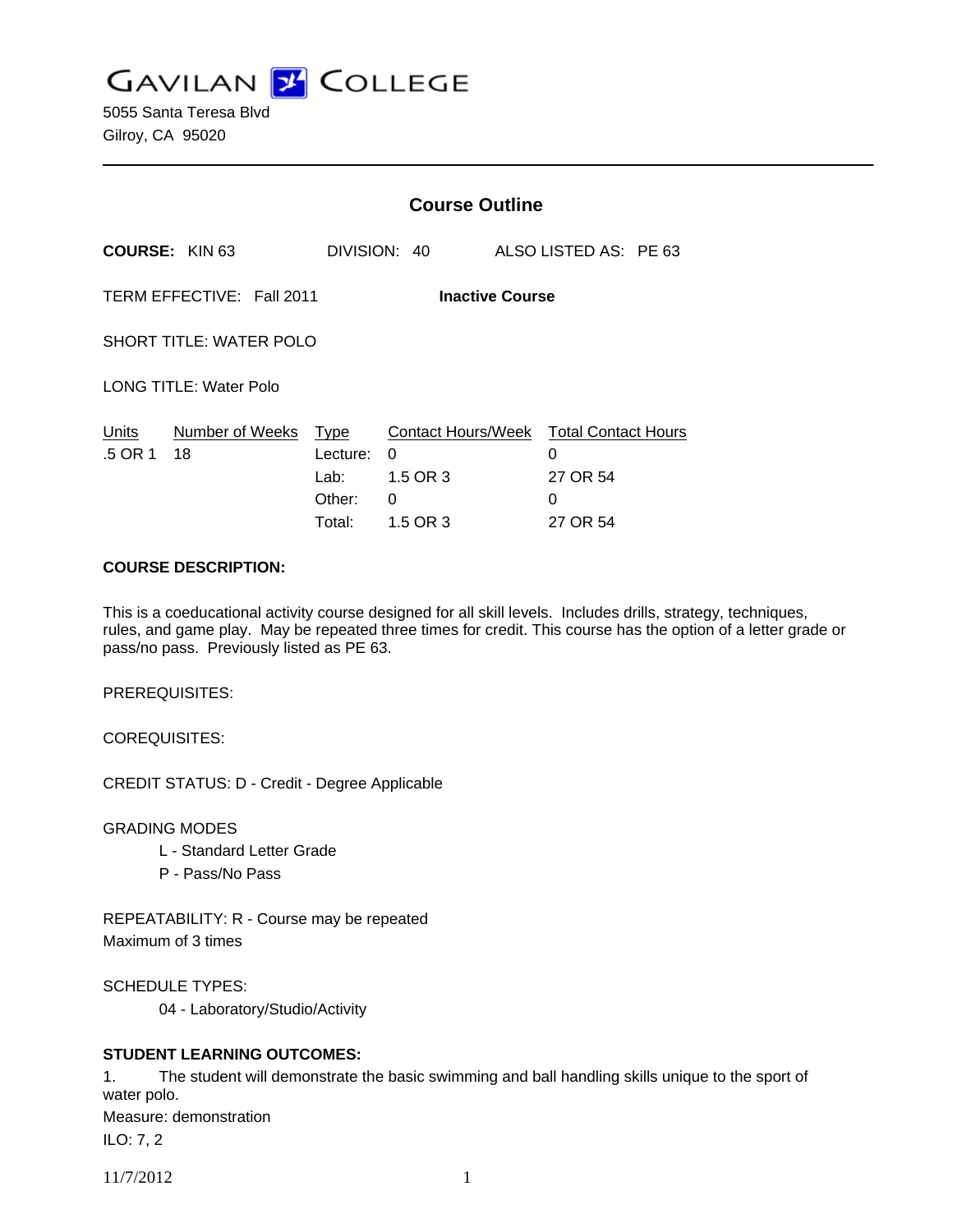# GE-LO: E1

2. The student will explain the rules and strategies of the sport. Measure: written exam, oral quiz, discussion ILO: 2, 7, 1 GE-LO: A1, A2

3. The student will analyze different strategies for counterattacking various offenses and defenses. Measure: performance, discussion

ILO: 7, 2, 1, 4 GE-LO: A2, E1

# **CONTENT, STUDENT PERFORMANCE OBJECTIVES, OUT-OF-CLASS ASSIGNMENTS**

Inactive Course: 03/14/2011

3 - 6 Hours

Orientation: introduction, course requirements, and grading. The basic swimming skills will be introduced/reviewed, including the front crawl stroke (as adapted for water polo), the backstroke (as adapted for water polo), and treading water (egg-beater). Opportunities to work on these skills as well as improving conditioning will be provided.

SPO: The student will discuss the modifications required for the front crawl and backstroke in order to be used in the sport of water polo. They will demonstrate these skills as well as the egg-beater leg kick for treading water.

### 3 - 6 Hours

Continue working on swimming skills presented in earlier classes. Presentation and practice various ball handling skills - catching and throwing with both the right and left hand and the catch and release technique. The two basic passes in water polo: the dry pass and the wet pass will be explained and demonstrated. Shooting techniques will be presented, including the power shot, the lob shot and the skip shot.

SPO: The student will demonstrate the dry pass and the wet pass. They will demonstrate various shooting techniques and explain when each would be best utilized.

3 - 6 Hours

Continue to work on improving swimming, passing, and shooting skills. A discussion on the rules of the game and strategies involved in the sport of water polo will be presented. General defensive principles will be introduced. Goalkeeper skills will be explained and practiced. Fouls, both minor and major, will be discussed. Information on team defense will be introduced.

SPO: The student will explain the skills required of a goalkeeper. They will discuss the difference between a minor foul and a major foul.

#### 4.5 - 9 Hours

All skills covered to date will continue to be practiced. Team defense, including positioning, switching, twometer defense, man-to-man defense, and zone defense will be covered. Opportunities to practice these skills will be presented through modified games or simulated drills.

SPO: The student will describe the difference between a zone defense and a man-to-man defense. They will discuss the skills required to defend the two-meter player.

### 4.5 - 9 Hours

Modified game play opportunities will be provided to practice the skills and knowledge learned. Offensive strategies, including starting play, advancing the ball, setting the ball, man up and the five meter penalty will be presented. Individual offensive skills will also be practiced.

SPO: The student will demonstrate a variety of individual offensive skills. Team offensive strategies will be discussed by the student.

3 - 6 Hours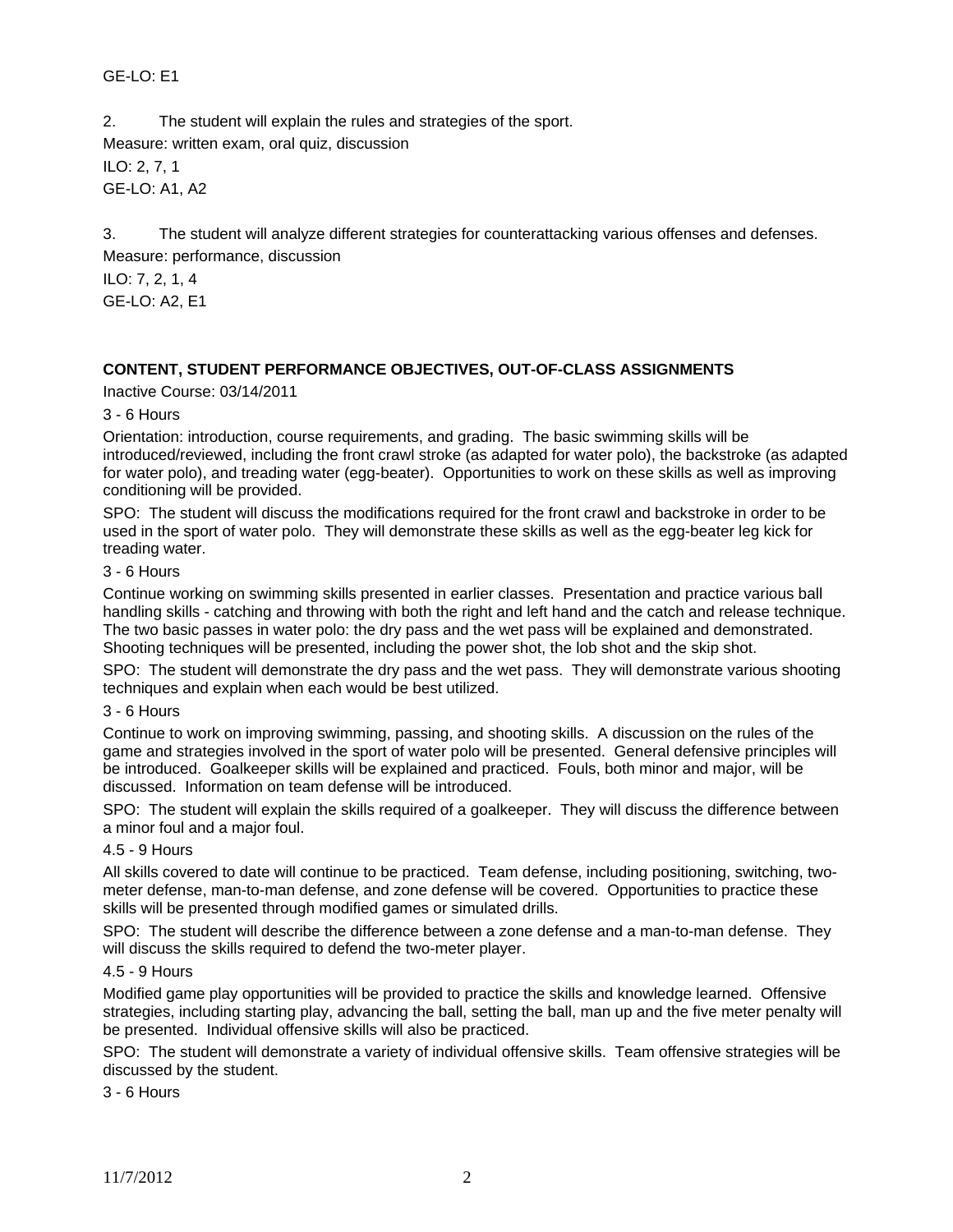Fast break offense, counterattack situations, release responsibilities, and the goalie outlet pass will be presented. Students will have the opportunity to practice these situations through organized drills and scrimmage situations.

SPO: Students will participate in a variety of game-like situations which will include playing various positions. They will discuss the responsibilities of each player.

4.5 - 9 Hours

Opportunities to incorporate the skills and strategies learned into game play will be provided. This may include a variety of scrimmage situations, modified games, and/or game variations.

SPO: The student will demonstrate a variety of water polo skills by participating in game play. They will discuss rules, violations, and strategies as presented in various situations.

2 Hours

Final.

Note: This is a skill building class where the students' skills or proficiencies will be enhanced by supervised repetition and practice in class.

### **METHODS OF INSTRUCTION:**

demonstration, lecture, small group interaction

## **METHODS OF EVALUATION:**

CATEGORY 1 - The types of writing assignments required:

Percent range of total grade: 0%

If this is a degree applicable course, but substantial writing assignments are not appropriate, indicate reason:

Course primarily involves skill demonstration or problem solving

CATEGORY 2 -The problem-solving assignments required: Percent range of total grade: 0% CATEGORY 3 -The types of skill demonstrations required: Percent range of total grade: 30 % to 60 %

Performance Exams

CATEGORY 4 - The types of objective examinations used in the course: Percent range of total grade: 20 % to 30 %

Multiple Choice

True/False

Matching Items

**Completion** 

CATEGORY 5 - Any other methods of evaluation: Percent range of total grade: 30 % to 60 %

Participation required.

JUSTIFICATION:

11/7/2012 3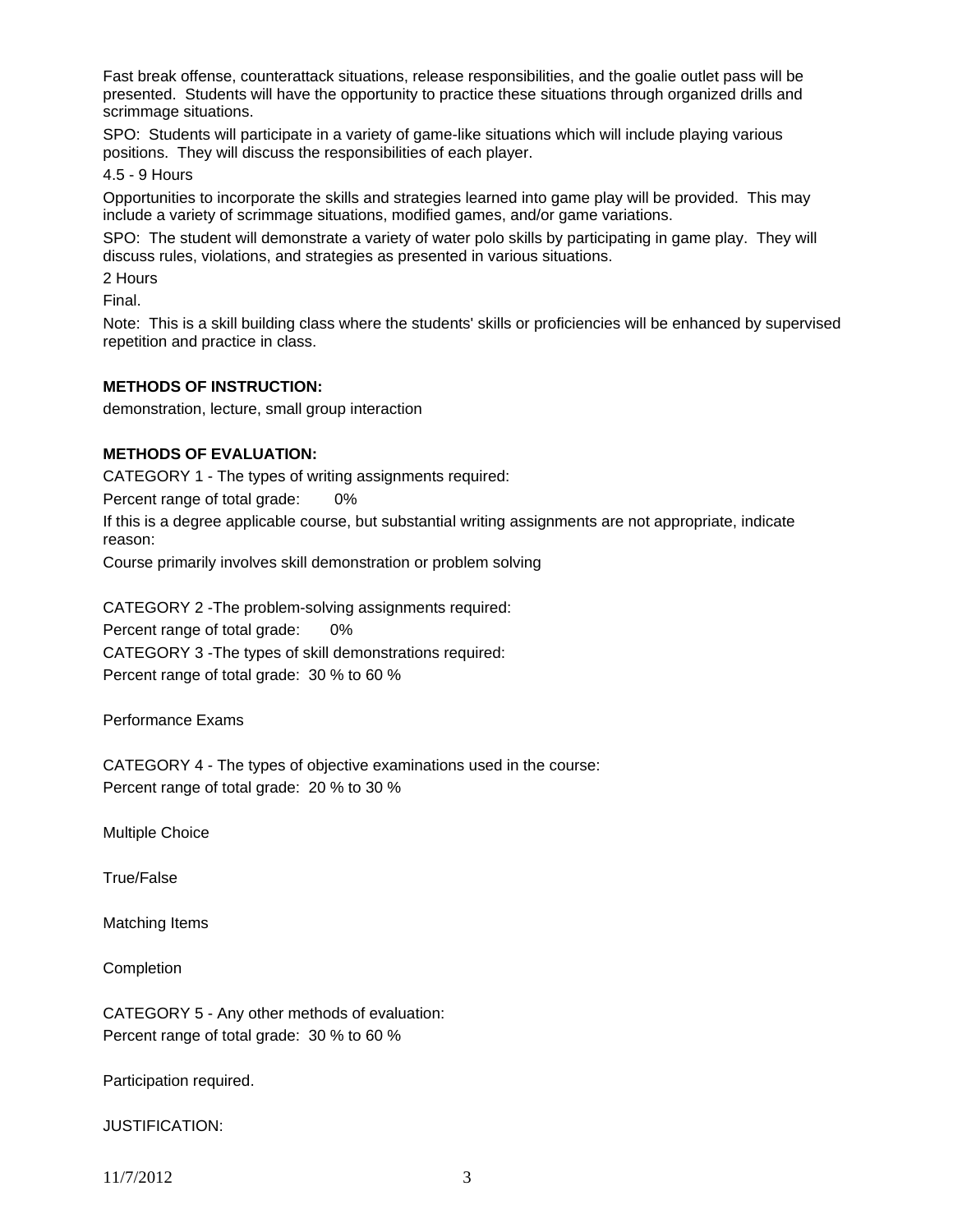The department is requesting a name change, from the Physical Education and Athletics Department to the Department of Kinesiology and Athletics. The reasons for this action include:

1) A desire to follow suit with the 4-year colleges and universities.

2) A trend in the field. Community colleges are moving in this direction with Cabrillo College already taking this action. Others such as Sacramento City College, Mission College, and Diablo Valley College are also in the process of changing their name as well. Gavilan College can be a leader in this trend.

3) This more closely describes what our profession is about. "Kinesiology is the academic discipline concerned with the art and science of human movement."

4) The state academic senate has proposed that Kinesiology and Exercise Science majors be added to the Disciplines List so they have recognized the move in this direction.

5) Over recent years, there have been discussions within the State regarding the need to streamline Physical Education as a discipline. This would help with the negative connotation that is often identified with this discipline. Gavilan College has worked hard to modify our programs to meet State requirements for our major. The name change would be another step in the right direction.

## **REPRESENTATIVE TEXTBOOKS:**

## **ARTICULATION and CERTIFICATE INFORMATION**

 Associate Degree: GAV E1, effective 201170 CSU GE: CSU E, effective 201170 CSU E1, effective 201170 IGETC: CSU TRANSFER: Transferable CSU, effective 201170 UC TRANSFER: Transferable UC, effective 201170

#### **SUPPLEMENTAL DATA:**

Basic Skills: N Classification: A Noncredit Category: Y Cooperative Education: Program Status: 1 Program Applicable Special Class Status: N CAN: CAN Sequence: CSU Crosswalk Course Department: KIN CSU Crosswalk Course Number: 63